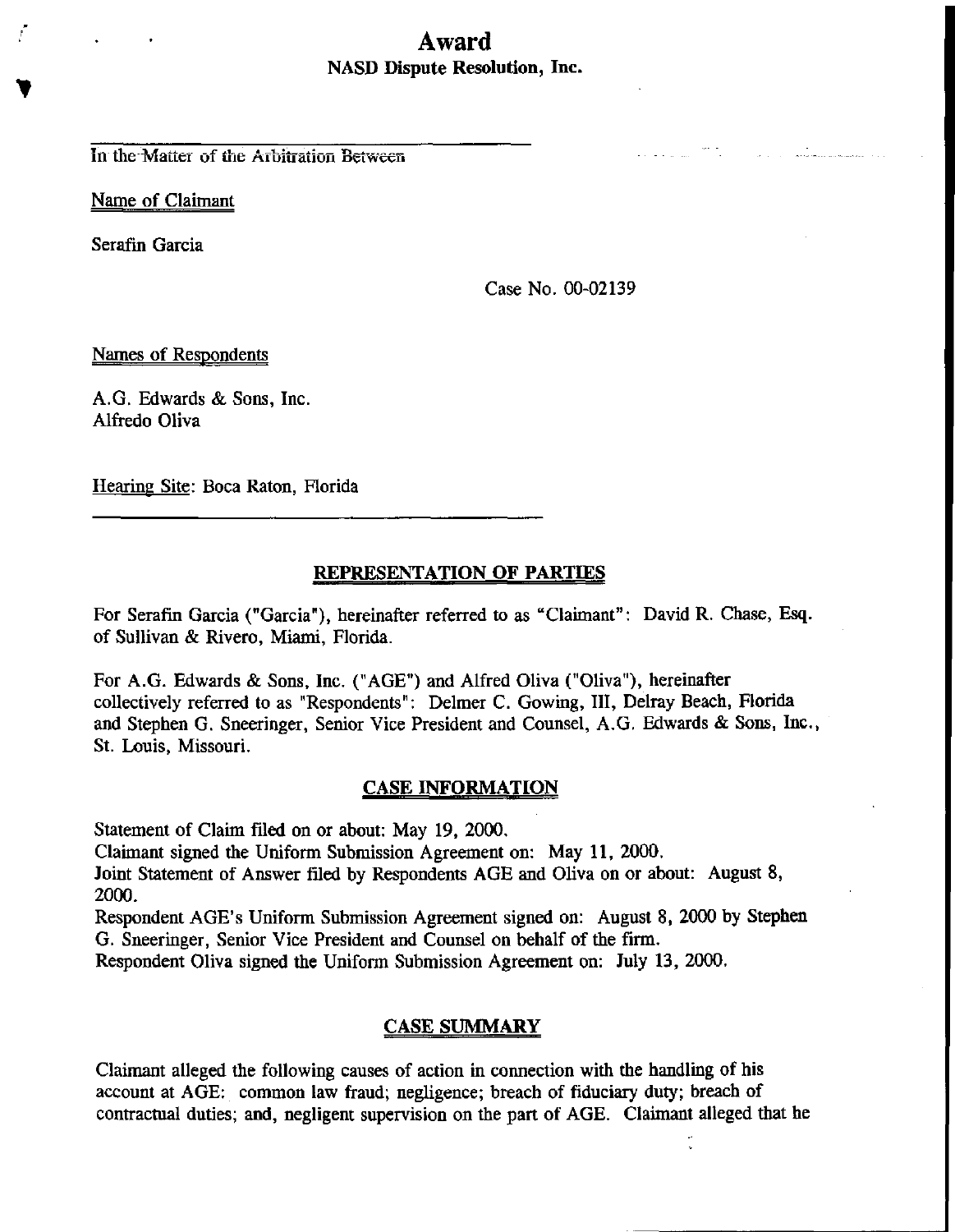, NASD .Dispute Resolution, Inc. Arbitration No. 00-02139 Award Page 2

suffered losses as a result of Respondent Oliva's trading strategy-which-included excessive, short-term, commission-driven trading in Claimant's account and said strategy allowed Respondents to reap significant compensation at the direct expense of Claimant. The securities at issue included the following: Apple Computer, Inc., Caterpillar, Inc., Eagle Geophysical, Inc., Gateway 2000, Inc., and, Global Marine, Inc.

Unless specifically admitted in their Joint Statement of Answer, Respondents denied the allegations of wrongdoing contained in the Statement of Claim and asserted the following affirmative defenses: the claims are barred by the doctrines of waiver, estoppel, ratification and assumption of risk; all risks involved were fully explained to Claimant; Claimant's damages must be denied on the grounds that Claimant failed to reasonably and/or properly mitigate said damages; Claimant's damages resulted from Claimant's own acts and omissions; Claimant's alleged damages were caused by his own conduct or negligence, for which he is more than 50% responsible; Claimant, through his own conduct, waived any and all entitlement to relief against Respondents; Claimant has failed to comply with the provisions of Section 768.72, Florida Statutes, with respect to his claim for punitive damages; Claimant failed to state a cause of action for any common law tort-related claims; there can be no breach of fiduciary duty since Respondents did not owe a fiduciary duty to Claimant in light of the fact that Claimant had a non-discretionary account; and, Respondents acted in good faith and conducted themselves reasonably at all times with respect to the handling of Claimant's account.

## RELIEF REQUESTED

Claimant requested the following: compensatory damages in excess of \$2.8 million; the return of all commissions, markups, markdowns, margin interest and other profits that Respondents realized from their wrongful conduct; punitive damages in an amount sufficient to deter Respondents from repeating their reckless and wanton conduct in the future; prejudgment interest at the legal rate; the costs of this proceeding; and, all other and additional relief deemed appropriate by the panel.

Respondents requested the following: a dismissal of all claims against them; an award of their costs and attorneys' fees; that this matter be expunged from the Central Registration Depository ("CRD") record of Respondent Oliva; and, that the Panel sanction Claimant and his counsel for bringing this frivolous claim.

#### OTHER ISSUES CONSIDERED AND DECIDED

The parties have agreed that the Award may be executed in counterpart copies or that a handwritten, signed Award may be entered.

## AWARD

After considering the pleadings, the testimony and evidence presented at the hearing, and the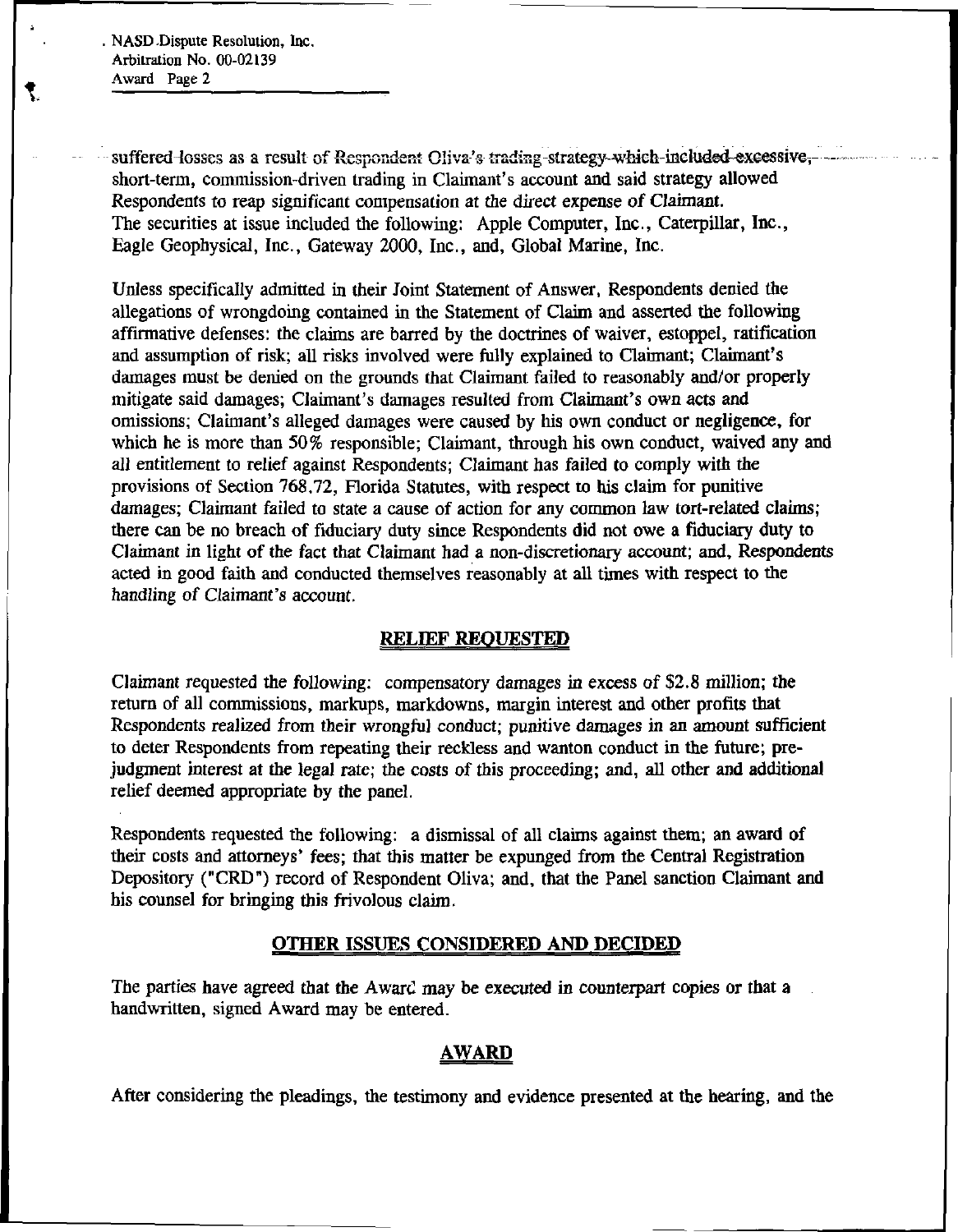NASD Dispute Resolution, Inc. Arbitration No. 00-02139 Award Page 3

post-hearing submissions (if any), the Panel has decided in full and final resolution of the issues submitted for determination as follows:

- 1. Respondents AGE and Oliva are found liable, jointly and severally, on the claims of breach of fiduciary duty and failure to supervise, and shall pay to Claimant the sum of \$520,662.00, plus interest at the rate of 6% per annum from May 22, 2000 until the date of payment of the Award.
- 2. Respondents' request for the expungment of Respondent Oliva's CRD record is denied.
- 3. Any and all requests for relief not specifically addressed herein, including Claimant's request for punitive damages, are denied.

## FEES

Pursuant to the NASD Code of Arbitration Procedure ("the Code"), the following fees are assessed:

## Filing Fees

NASD Dispute Resolution, Inc. will retain or collect the non-refundable filing fees for each claim:

Initial claim filing fee  $= $500.00$ 

## Member Fees

Member fees are assessed to each member firm that is a party in these proceedings or to the member firm that employed the associated person at the time of the event(s) giving rise to the dispute. In this matter, the member firm is a party.

| Member surcharge        | $=$ \$ 2,500.00 |
|-------------------------|-----------------|
| Pre-hearing process fee | $=$ \$ 600.00   |
| Hearing process fee     | $=$ \$4,500.00  |

## Forum Fees and Assessments

The Panel has the authority to assess forum fees for each hearing session conducted. A hearing session is any meeting between the parties and the arbitrator(s), including a prehearing conference with the arbitrator(s), that lasts four (4) hours or less. Fees associated with these proceedings are:

| Three (3) Pre-hearing sessions with the Panel x $$1,200.00 = $3,600.00$ |                          |           |
|-------------------------------------------------------------------------|--------------------------|-----------|
| Pre-hearing conference dates:                                           | January 17, 2001         | 1 session |
|                                                                         | <b>February 12, 2001</b> | 1 session |
|                                                                         | April 6, 2001            | 1 session |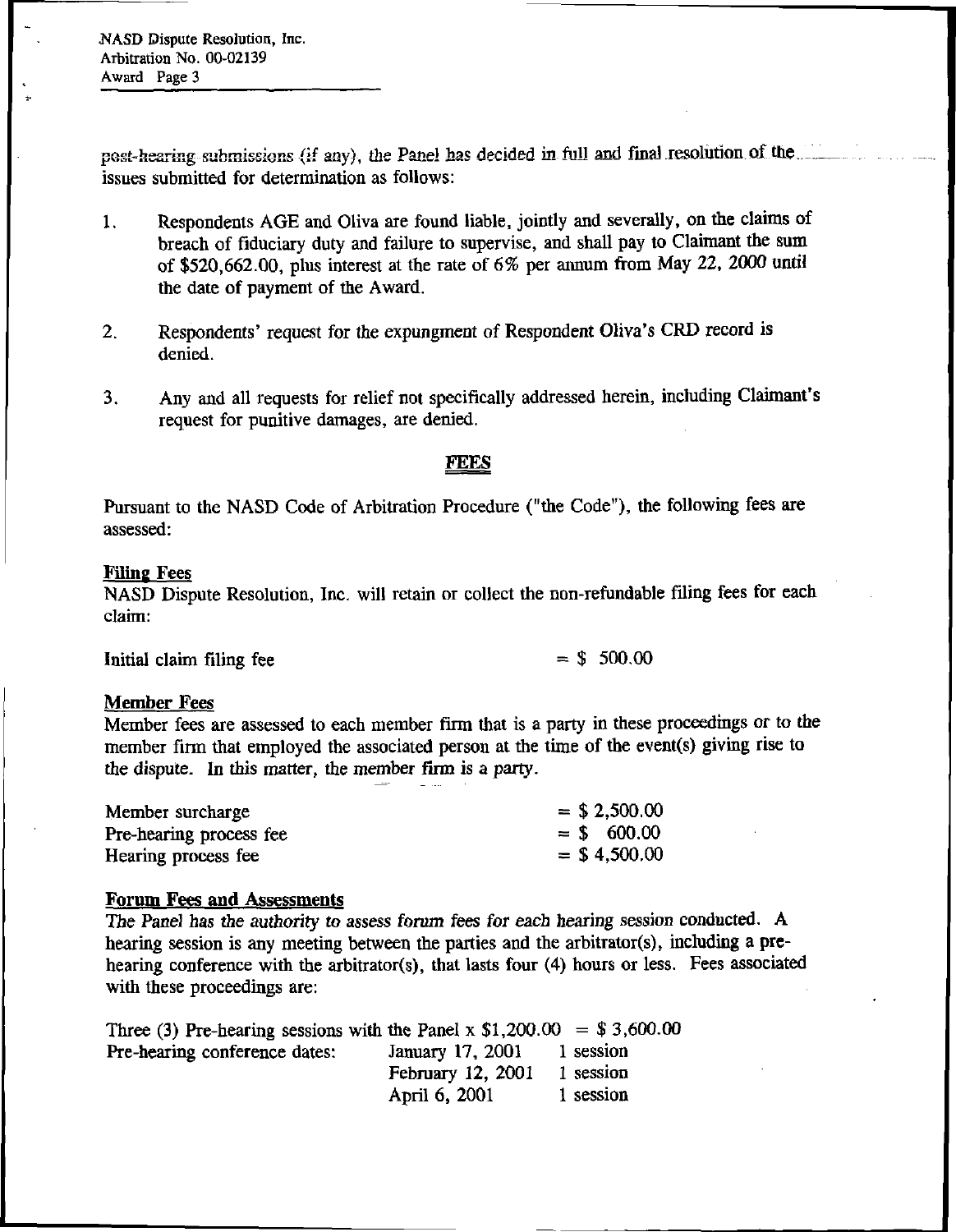.NASD Dispute Resolution, Inc. Arbitration No. 00-02139 Award Page 4

 $\tilde{\mathbf{z}}$ 

| Ten $(10)$ Hearing sessions x \$1,200.00                                                                                                                     |                                                                               | $=$ \$12,000.00 |  |  |
|--------------------------------------------------------------------------------------------------------------------------------------------------------------|-------------------------------------------------------------------------------|-----------------|--|--|
| Hearing dates:                                                                                                                                               | September 24, 2001                                                            | 2 sessions      |  |  |
|                                                                                                                                                              | September 25, 2001                                                            | 2 sessions      |  |  |
|                                                                                                                                                              | September 26, 2001                                                            | 2 sessions      |  |  |
|                                                                                                                                                              | October 8, 2001                                                               | 2 sessions      |  |  |
|                                                                                                                                                              | October 9, 2001                                                               | 2 sessions      |  |  |
|                                                                                                                                                              |                                                                               |                 |  |  |
| <b>Total Forum Fees</b>                                                                                                                                      |                                                                               | $=$ \$15,600.00 |  |  |
| The panel has assessed \$7,800.00 of the forum fees to Claimant.<br>The panel has assessed \$7,800.00 of the forum fees jointly and severally to Respondents |                                                                               |                 |  |  |
| AGE and Oliva.                                                                                                                                               |                                                                               |                 |  |  |
| <b>Fee Summary</b>                                                                                                                                           |                                                                               |                 |  |  |
|                                                                                                                                                              | Claimant be and hereby is solely liable for:                                  |                 |  |  |
| Initial Filing Fee                                                                                                                                           |                                                                               | \$500.00        |  |  |
| Forum Fees                                                                                                                                                   |                                                                               | $=$ \$ 7,800.00 |  |  |
|                                                                                                                                                              |                                                                               |                 |  |  |
| <b>Total Fees</b>                                                                                                                                            |                                                                               | $=$ \$ 8,300.00 |  |  |
| Less payments                                                                                                                                                |                                                                               | $= $1,800.00$   |  |  |
|                                                                                                                                                              | Balance Due NASD Dispute Resolution, Inc.                                     | $=$ \$ 6,500.00 |  |  |
|                                                                                                                                                              | Respondent AGE be and hereby is solely liable for:                            |                 |  |  |
| <b>Member Fees</b>                                                                                                                                           |                                                                               | $=$ \$ 7,600.00 |  |  |
| <b>Total Fees</b>                                                                                                                                            |                                                                               | $=$ \$7,600.00  |  |  |
| Less payments                                                                                                                                                |                                                                               | $=$ \$7,600.00  |  |  |
|                                                                                                                                                              | Balance Due NASD Dispute Resolution, Inc.                                     | 0.00<br>$=$ \$  |  |  |
|                                                                                                                                                              |                                                                               |                 |  |  |
| Forum Fees                                                                                                                                                   | Respondents AGE and Oliva be and hereby are jointly and severally liable for: | $=$ \$7,800.00  |  |  |
|                                                                                                                                                              |                                                                               |                 |  |  |
| <b>Total Fees</b>                                                                                                                                            |                                                                               | $=$ \$ 7,800.00 |  |  |
| Less payments                                                                                                                                                |                                                                               | 0.00            |  |  |
|                                                                                                                                                              |                                                                               |                 |  |  |
|                                                                                                                                                              | Balance Due NASD Dispute Resolution, Inc.                                     | $=$ \$ 7,800.00 |  |  |

All balances are due and payable to NASD Dispute Resolution, Inc. immediately upon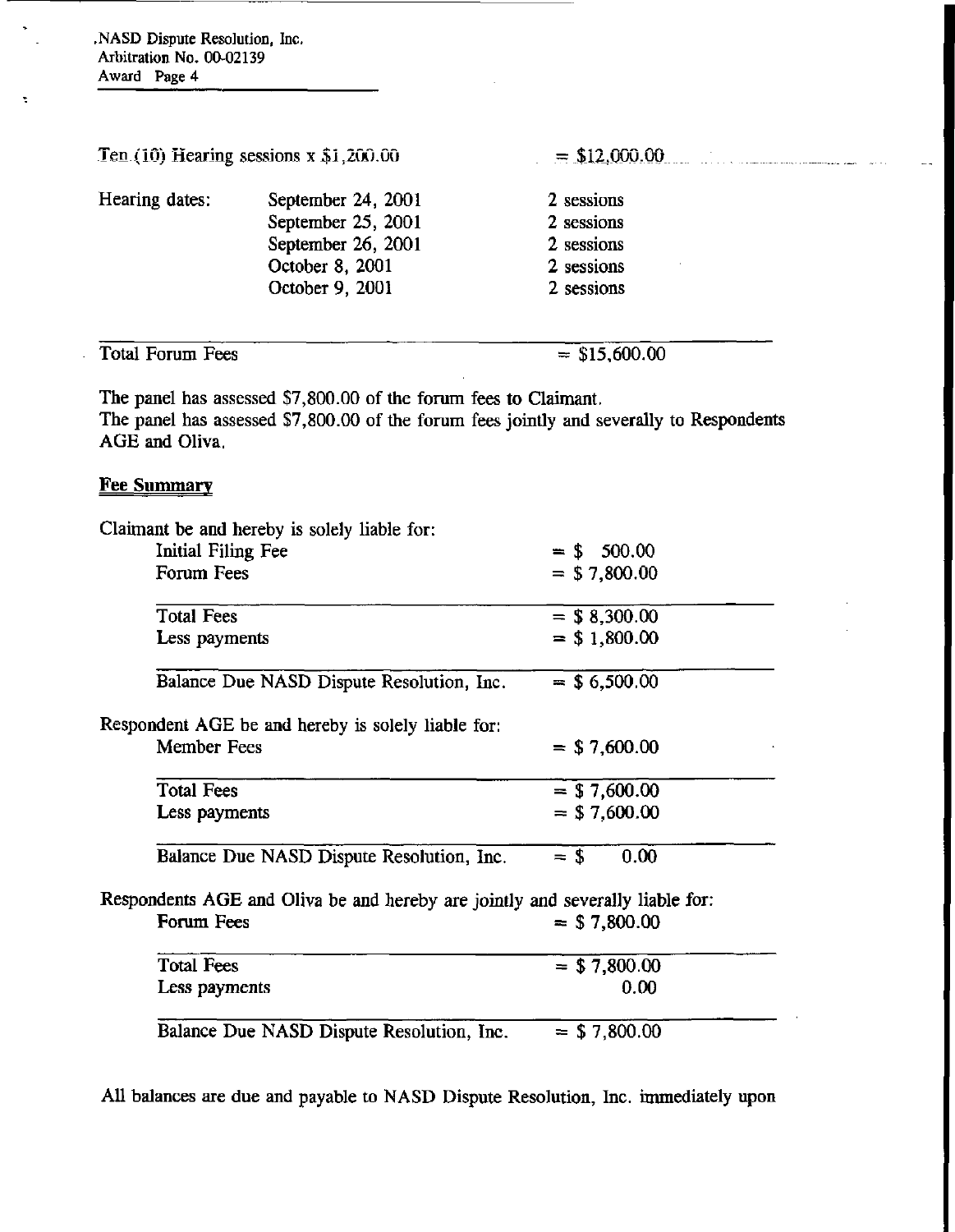.NASD Dispute Resolution, Inc. Arbitration No. 00-02139 Award Page 5

receipt of the Award by the parties pursuant to Rule 10330(g) of the Code.

# ARBITRATION PANEL

David P. Slater, Esq. Gerald H. Birnbaum David A. Pracker

Public/Presiding Chair Public/Panelist

Non-Public/Panelist

## Concurring Arbitrators' Signatures

/s/

David P. Slater, Esq. Public Arbitrator, Presiding Chair Signature Date

 $/s/$ 

Gerald H. Birnbaum Public Arbitrator

Signature Date

/s/

David A. Pracker Non-Public Arbitrator Signature Date

January 2. 2002 Date of Service (For NASD-Dispute Resolution office use only)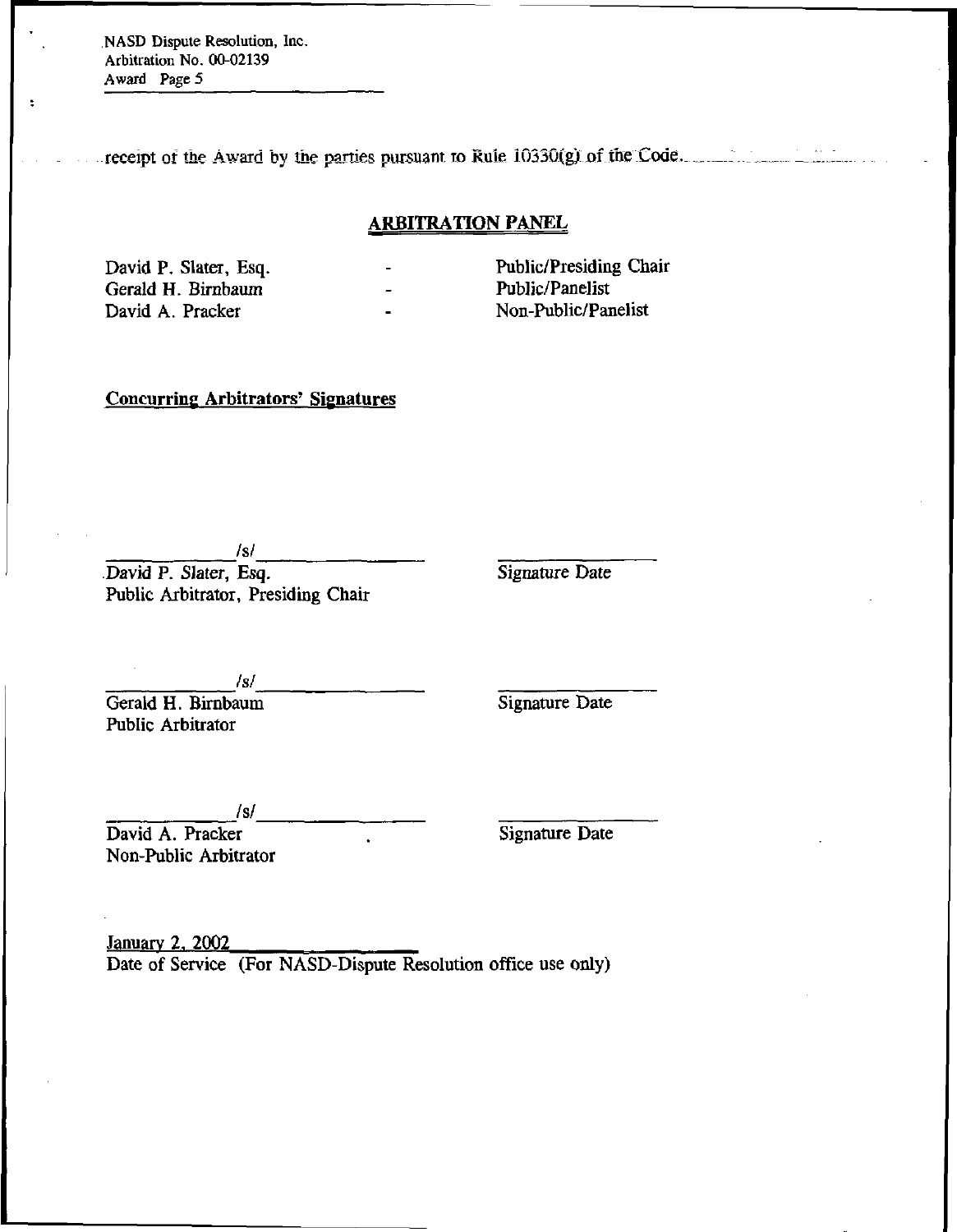wase ellipsus accelution, Inc. Arbitration No. 00-02139 Award Page 5

ċ

receipt of the Award by the parties pursuant to Rule 10330(g) of the Code.

# ARBITRATION PANEL

David P. Slater, Esq. Gerald H. Birnbaum David A. Pracker

- Public/Presiding Chair
	- **Public/Panelist** Non-Public/Panelist

Concurring Arbitrators' Signatures

David P. Slater, Esq. Public Arbitrator, Presiding Chair

Signat

Gerald H. Birnbaum Public Arbitrator

**Signature Date** 

**Signature Date** 

David A. Pracker Non-Public Arbitrator

Date of Service (For NASD-Dispute Resolution office use only)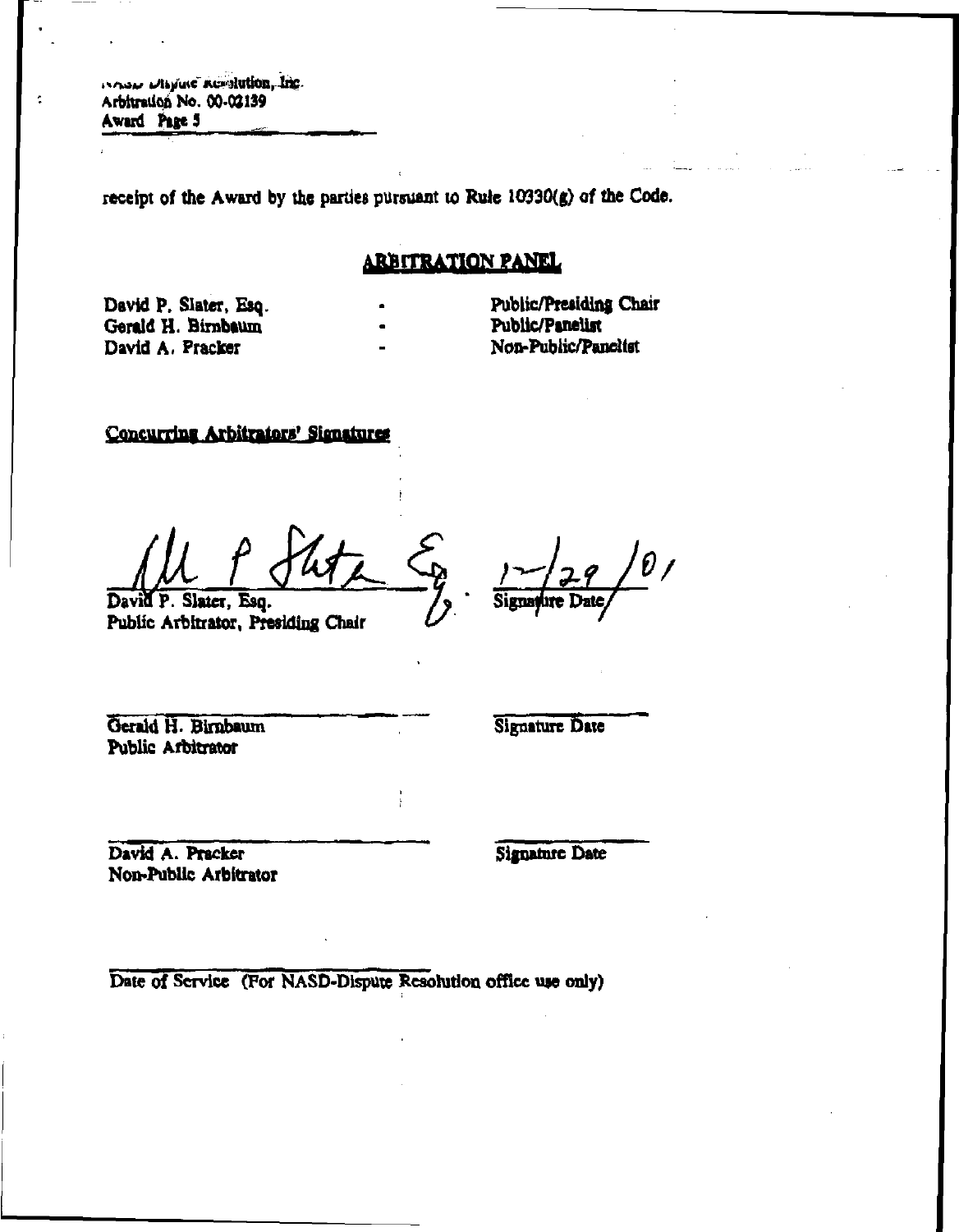(ANOLE DISPUIS RESOLUTION, Inc. Arbitration No. 00-02139 Award Page 5

 $\mathbf{J}$ 

receipt of the Award by the parties pursuant to Rule 10330(g) of the Code.

## ARBITRATION PANEL

David P. Slater, Esq. Gerald H. Birnbaum David A. Pracker

Public/Presiding Chair Public/Panelist Non-Public/Panclist

# Concurring Arbitrators' Signatures

David P. Slater, Esq. Public Arbitrator, Presiding Chair Signature Date

Gerald H. Birnbaum PubJic Arbitrator

 $17/37$ 

Signature Date

David A. Pracker Non-Public Arbitrator Signature Date

Date of Service (For NASD-Dispute Resolution office use only)